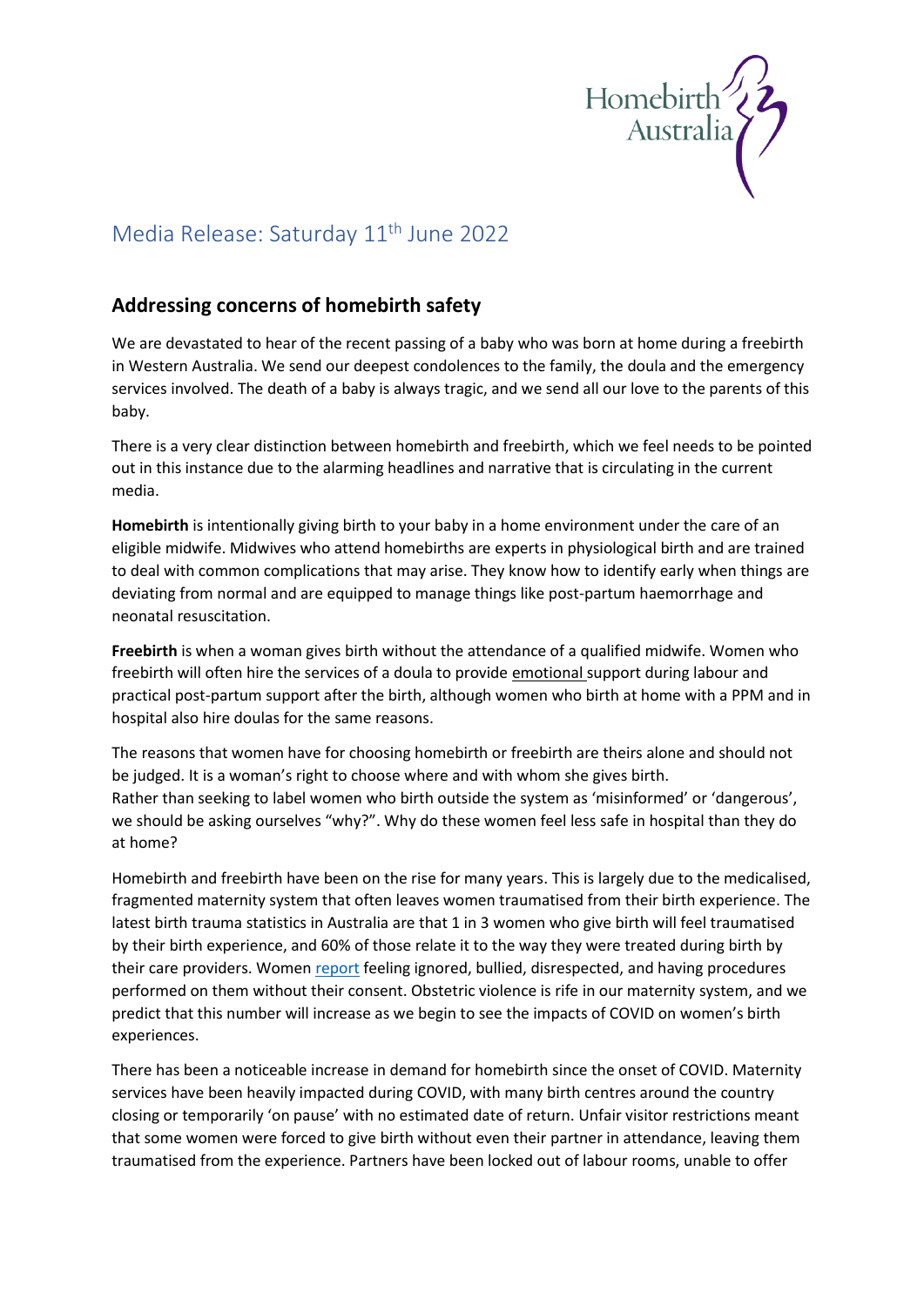

support to their partner or witness the birth of their child. Women are still being forced to attend antenatal appointments alone, even though restrictions across the board have been lifted.

It is no surprise that more and more women are returning to homebirth.

Women who choose homebirth are educated in the benefits of physiological birth. They are aware that birth, no matter where it takes place, carries an element of risk. These women have weighed up all the pros and cons and feel safest birthing at home with their known midwife and support team. The evidence around [homebirth safety](https://www.homebirthaustralia.org/is-homebirth-research.html) is undeniable – for low-risk pregnancies, it is as safe as birthing at hospital, with significantly less unwarranted interventions and higher rates of maternal satisfaction. If you truly value health, you need to factor in psychological and emotional safety and wellbeing as well as physical safety, and homebirth ticks all these boxes.

However, it is not enough to simply encourage women to choose homebirth when there are not enough PPMs (privately practicing midwives who attend homebirths) to meet the current demand. This is largely due to the barriers that midwives face entering private practice, and the never-ending assault of obstacles they face once they are in private practice. Many women who are unable to access homebirth with a PPM will find themselves considering freebirth as an option – some feel that it is their only option. A recent study, 'Birthing Outside the System: Perceptions of Risk amongst [Australian women who have freebirths and high risk homebirths](https://www.sciencedirect.com/science/article/abs/pii/S0266613811001811?via%3Dihub)' offers some important insights on this topic.

Of course, it is a woman's right to choose where and with whom she gives birth, and some women choose freebirth for reasons other than those mentioned above.

## **Barriers for women and midwives**

To become an eligible midwife and therefore be able to provide intra-partum care at a woman's home, a midwife first needs to complete 5000 hours (roughly 3.5 years) working in a maternity hospital setting. This prospect is often seen as soul-crushing by midwives who truly want to provide woman centred care, knowing full well that home is the best place to do so.

Midwives in the maternity system face a daily battle of being understaffed and under resourced, a hierarchical medical system which subjects them to bullying from senior doctors and management, hospital policies that are often not evidence-based and not conducive to woman-centred care – leaving midwives feeling that they are unable to truly provide the care that women need and deserve or risk losing their jobs. Many midwives working in maternity hospital settings report feeling traumatised from things they have witnessed and feel complicit in the trauma that the women in their care sometimes feel. Many midwives [report](https://pubmed.ncbi.nlm.nih.gov/28068942/) leaving the profession for these reasons.

This is why it's so important for us to continue advocating for the removal of these barriers:

- Remove the need for midwives to complete 5000 hours in the hospital system before entering private practice
- Remove the need for collaborative arrangements (the requirement for a PPM to have an arrangement with an OB or institution for women to gain Medicare rebate for their